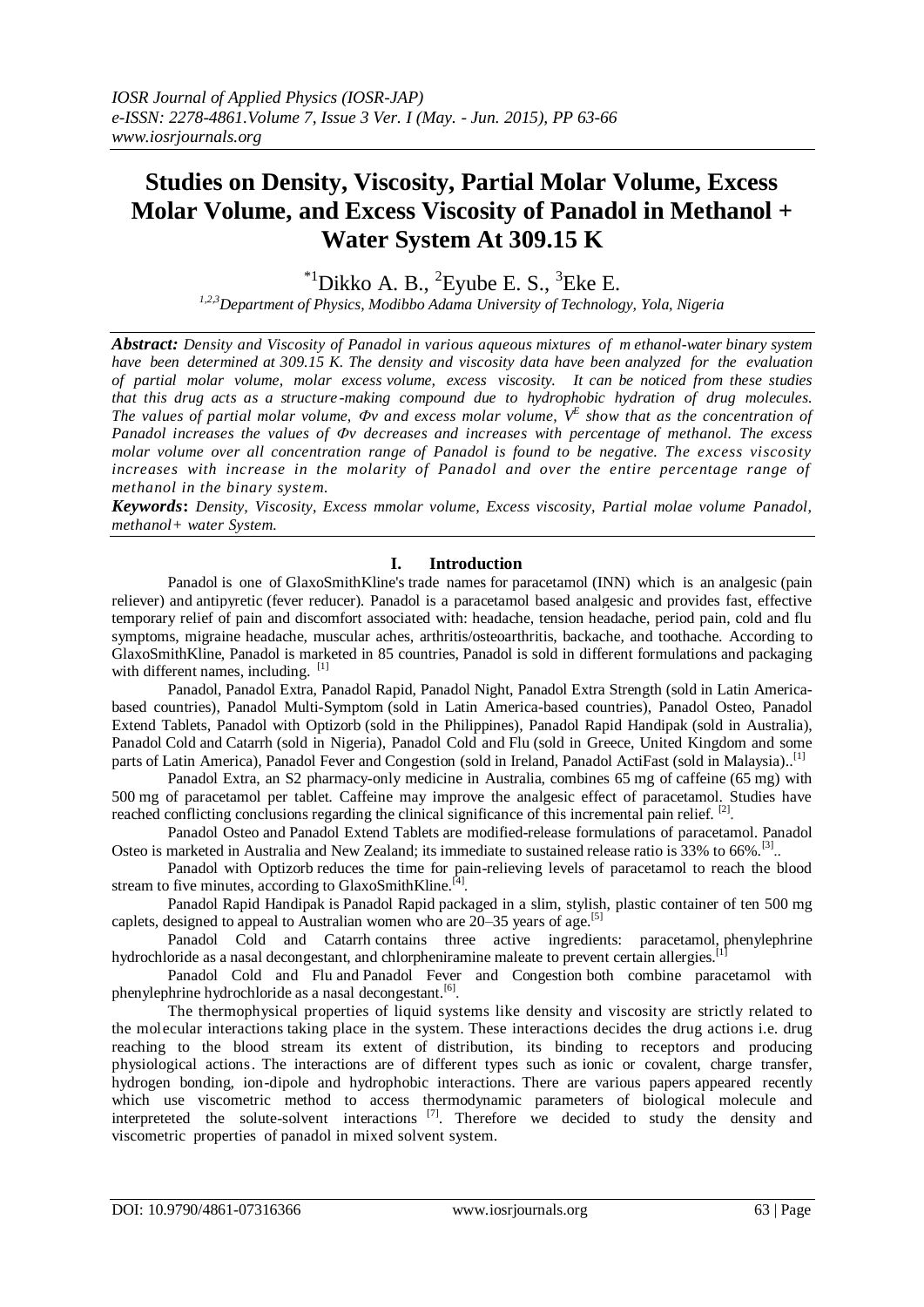### **II. Materials And Method**

M e th a n o l + water was selected as the binary solvent for the study. Double distilled water is used for preparation of solution mixture.. Densities of liquids and various solutions were measured at 309.15K by using specific gravity bottle of 10 cm<sup>3</sup> capacity. A single pan electronic precision balance with a precision of 0.0001 gm was used for weighing purpose. The weighing was repeated thrice to ensure the accuracy in weights with a little interval of time [8].

Viscosity measurements were carried out using Ostwald's viscometer with precision  $\pm$  0.1 %. The viscometer was clamped vertically in a thermostatically controlled water-bath, whose temperature was maintained constant at 309.15 K. A fixed volume of the solution was delivered into the viscometer. The viscometer was kept for 20 minutes in the thermostatically controlled water-bath to achieve constant temperature. The experimental measurements of flow time of the solution between two points on the viscometer were performed at least three times for each solution and the average results were noted [8].

#### **III. Results And Discussion**

The densities and viscosities of methanol- water binary mixture from 20 % to 100 % range were measured and recorded in Tables 1 and 2 respectively and used for determination of partial molar volume.

|                  | .        |          | --                |        |        |
|------------------|----------|----------|-------------------|--------|--------|
| $v/v\%$ (Met-OH) | $0.02$ M | $0.04$ M | 0.06 <sub>M</sub> | 0.08M  | 0.10 M |
| 20               | 0.8849   | 0.8873   | 0.8913            | 0.8943 | 0.8971 |
| 40               | 0.8610   | 0.8637   | 0.8669            | 0.8689 | 0.8729 |
| 60               | 0.8346   | 0.8376   | 0.8405            | 0.8434 | 0.8467 |
| 80               | 0.7950   | 0.7981   | 0.8011            | 0.8041 | 0.8071 |
| 100              | 0.7031   | 0.7059   | 0.7093            | 0.7119 | 0.7153 |

**Table 1** Density  $\rho$  (g cm<sup>-3</sup>) of Panadol in binary system at 309.15 K.

From Table 1 the density of Panadol in the binary system increased with increase in molarity of Panadol and decreased with percentage increase of methanol.

|     |                        | <b>THE TENDENT IS AND THE THE EXAMPLE THE CONSEQUENTE IN THE PROPERTY IS AND</b> |                   |        |        |
|-----|------------------------|----------------------------------------------------------------------------------|-------------------|--------|--------|
|     | $V/V\%$ Met-OH) 0.02 M | $0.04$ M                                                                         | 0.06 <sub>M</sub> | 0.08M  | 0.10 M |
| 20  | 1.5675                 | 1.5701                                                                           | 1.5804            | 1.5847 | 1.5945 |
| 40  | 2.1539                 | 2.1578                                                                           | 2.1625            | 2.1751 | 2.1835 |
| 60  | 2.2976                 | 2.3058                                                                           | 2.3278            | 2.3395 | 2.3574 |
| 80  | 1.8417                 | 1.8564                                                                           | 1.8684            | 1.8794 | 1.9206 |
| 100 | 1.0175                 | 1.0284                                                                           | 1.0353            | 0.9358 | 1.0631 |

**Table 2** Viscosity n (m Pa. s) of Panadol in binary system at 309.15 K.

From Table 2 the viscosity of Panadol in the binary system increased with increase in molar mass of Panadol and increased with percentage increase of methanol from 20 to 55 and thereafter decreased to 100.

The partial molar volume  $\Phi_{\rm v}$  were calculated from density results using equation 1and presented in Table 3.

$$
\Phi = (1000/c)(d_0 d) + M/d
$$
 (1)

Where do is the density of pure solvent  $\&$  d is the density of solution, c is molar concentration, M is molar mass of drug [7].

The excess molar volumes  $V<sup>E</sup>$  were calculated by using the relation in equation 2 and presented in Table 3.

$$
V^{E} = \{ (x_1M_1 + x_2M_2)/\rho \} - (x_1V_1 + x_2V_2)
$$
 (2)

Where,  $\rho$  is the density of mixture,  $M_1$ ,  $x_1$ ,  $V_1$  and  $M_2$ ,  $x_2 \& V_2$  are the molecular weight, mole fraction and molar volumes of methanol & water respectively.[7]

**Table 3** The partial molar volume,  $\Phi_v$  in cm<sup>3</sup> mol<sup>-1</sup> and excess molar volume,  $V^E$  in cm<sup>3</sup> mol<sup>-1</sup> of Panadol in binary mixture at 309.15 K

| $v/v\%$ (Met-OH) | 0.02M    |                       | 0.03M    |           | 0.06M    |           | 0.08M    |           | 0.10     |           |
|------------------|----------|-----------------------|----------|-----------|----------|-----------|----------|-----------|----------|-----------|
|                  | Ф        | <b>T</b> <sub>L</sub> | Φ        | ۲E)       | Φ        | 17E       | Φ        | ٦TE       | Ф        | i ≇E      |
| 20               | 140.2694 | $-0.7995$             | 140.4512 | $-0.8579$ | 139.5124 | $-0.9176$ | 137.4842 | $-0.9783$ | 136.6754 | $-1.0326$ |
| 40               | 145.0002 | -14711                | 143.1245 | $-1.5358$ | 142.8563 | $-1.6174$ | 141.1965 | $-1.6834$ | 140.1238 | $-1.7542$ |
| -60              | 147 9314 | $-2.4334$             | 147.2674 | $-2.5219$ | 146.4702 | $-2.6081$ | 144.5134 | $-2.6944$ | 143.2187 | $-2.7907$ |
| 80               | 157.2858 | $-3.5045$             | 154.3472 | $-3.6303$ | 153.0834 | $-3.7483$ | 152.1012 | $-3.8675$ | 151.1134 | $-3.9871$ |
| 100              | 175.8941 | $-2.1702$             | .8452    | $-2.3637$ | 170.2114 | $-2.5972$ | 70.0011  | $-2.7674$ | 168.6356 | $-3.0104$ |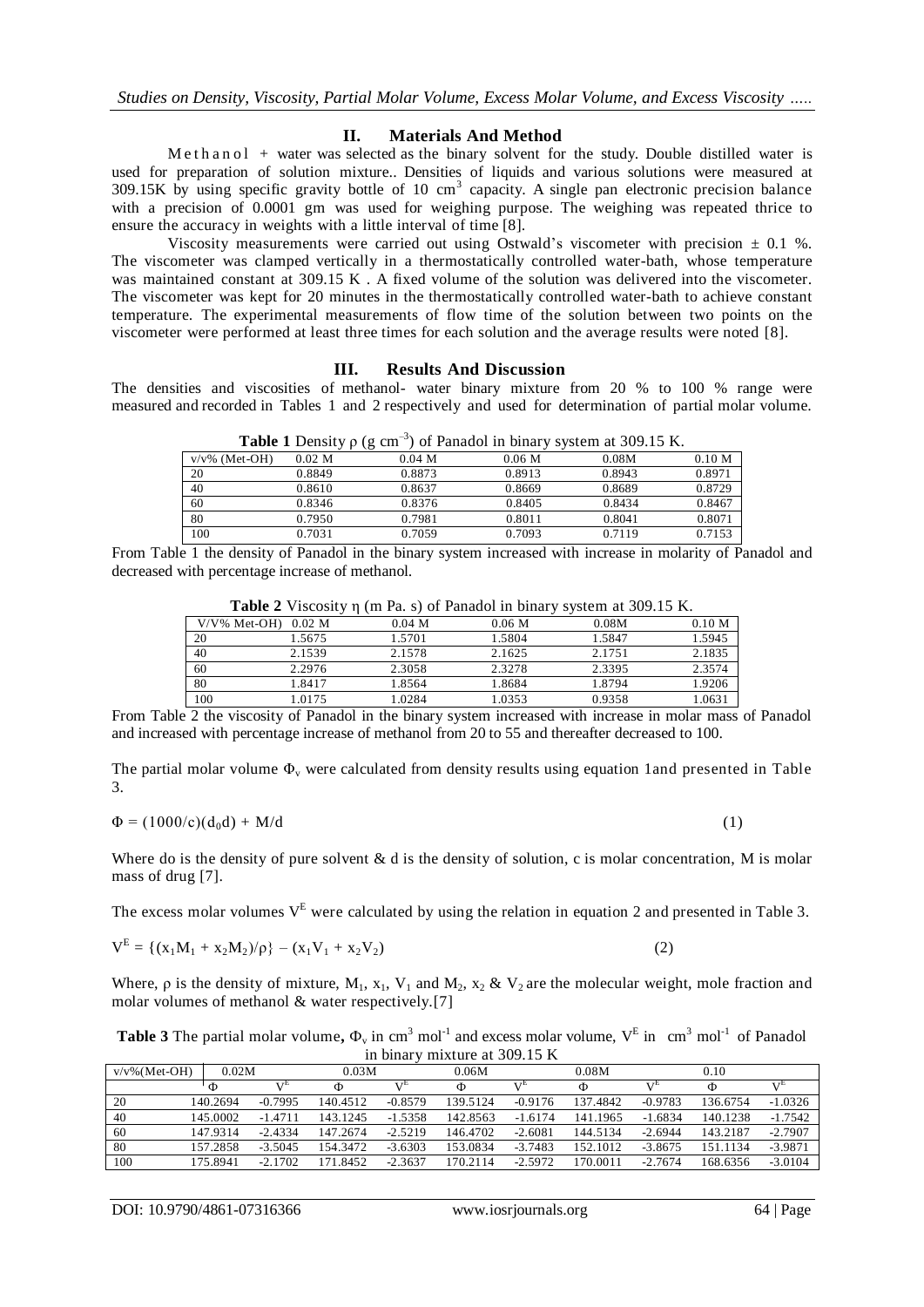From Table 3, the values of  $\Phi$ v and  $V^E$  show that as the concentration of Panadol increases the values of Фv decreases and increases with percentage of methanol. The excess molar volume over all concentration range of Panadol is found to be negative. Comparing values of  $V<sup>E</sup>$  of methanol-water, the values of drug is more in negative direction. It further increases in negative direction with increase in concentration of Panadol. The literature survey reveals that excess molar volume of binary system becomes more negative for methanol and other non-electrolyte<sup>[7],[10],[11]</sup>

Viscosity is found to maximum at around 55% (V/V) in aqueous mixtures of alcohol. It seems that some kind of structural organization of water surrounding the hydrocarbon chain of alcohol is the most likely explanation of the observed dependence of viscosity on solvent composition.

The measured values of viscosities of liquid mixtures and those of pure components were used to calculate the excess viscosity  $\eta^E$  (table 4) in the liquid mixtures using the relation in equation 3.

#### $η^{\rm E}$ = ηmix –( x1η<sup>1</sup> - x2η2) …………………………..3

Where, ηmix,  $\eta_1 \& \eta_2$  are the viscosities of liquid mixtures, component 1 & 2 respectively and  $x_1 \& x_2$  are the mole fractions of component 1 & 2 respectively<sup>[7]</sup>.

|                | <b>Table + EACESS</b> VISCOSILIES (II) |          | $\lim$ as $\lim$ ivieliality - water $\pm$ r allayer |                   |        |
|----------------|----------------------------------------|----------|------------------------------------------------------|-------------------|--------|
| $v/v\%$ Met-OH | 0.02M                                  | $0.04$ M | 0.06 M                                               | 0.08 <sub>M</sub> | 0.10M  |
| 20             | 0.8502                                 | 0.8527   | 0.8632                                               | 0.8674            | 0.8783 |
| 40             | 14119                                  | 1.4158   | 1.4204                                               | 1.4333            | 1.4598 |
| 60             | 1.5192                                 | 1.5276   | 1.5602                                               | 1.5613            | 1.5802 |
| 80             | 1.0045                                 | 1.0192   | 1.0311                                               | 1.0421            | 1.0812 |
| 100            | 0.0679                                 | 0.0787   | 0.0857                                               | 0.0974            | 0.1201 |

**Table 4** Excess Viscosities  $(\eta^E)$  : - (mPas) Methanol-water + Panadol

The excess viscosity of the system shows that these values are maximum in presence of additive where as minimum in absence of any additive. This shows that excess viscosity increases with addition of Panadol to m ethanol - water system. Excess viscosities are positive over the entire molarities of Panadol range and entire percentage of methanol at temperature of 309.15 K. The excess viscosity increases with increase in the molarity of Panadol and over the entire percentage range of methanol in the binary system. The viscosity behaviour of these mixtures is mainly due to changes in the liquid associated structures of alcohols, <sup>[9]</sup>

These mixtures show no negative values of excess viscosity, indicating that the interactions are highest in these mixtures. In other words, as the molecular size increases, the magnitude of the excess viscosity increases, that is, becomes more positive. Various molecules may mix and dissolve in each other if they have approximately the same type of polarity. In the case of water and alcohol, this is the situation. The hydrogen of the -OH group on alcohol is polar as it is in the water molecule. Also, in solvents such as alcohol, which can take part in hydrogen bond formation, the selfassociation of alcohols may be increased in favour of hydrogen - bonded forms between solute and solvent,  $[$   $9$   $]$ .

#### **IV. Conclusion**

The negative values of excess molar volume suggest specific interaction between mixing compound in mixture. It indicates intermolecular hydrogen bonding and also the interstitial accommodation of mixing components because of difference in molar volume. These mixtures show no negative values of excess viscosity, indicating that the interactions are highest in these mixtures. The viscosity behaviour of these mixtures is mainly due to changes in the liquid associated structures of alcohols.

#### **References**

- [1]. Okonta, Chuks Udo; Agboola, Toba (25 December 2008). ["GlaxoSmithKline unveils Panadol Cold & Catarrh".](http://www.thenationonlineng.net/archive2/tblnews_Detail.php?id=73378) The Nation.
- [2]. Derry CJ, Derry S, Moore RA; Derry; Moore (2012). "Caffeine as an analgesic adjuvant for acute pain in adults". Cochrane Database Syst Rev 3
- [3]. Graudins, Andis; Pham, Hanh Ngoc; Salonikas, Chris; Naidoo, Daya; Chan, Betty (2009). ["Early presentation following overdose](http://www.researchgate.net/publication/26761573_Early_presentation_following_overdose_of_modified-release_paracetamol_%28Panadol_Osteo%29_with_biphasic_and_prolonged_paracetamol_absorption)  [of modified-release paracetamol \(Panadol Osteo\) with](http://www.researchgate.net/publication/26761573_Early_presentation_following_overdose_of_modified-release_paracetamol_%28Panadol_Osteo%29_with_biphasic_and_prolonged_paracetamol_absorption) biphasic and prolonged paracetamol absorption". New Zealand Medical Journal 122 (1300): 64–71. [ISSN](http://en.wikipedia.org/wiki/International_Standard_Serial_Number) [1175-8716.](http://www.worldcat.org/issn/1175-8716)
- [4]. Graudins, A.; Chiew, A.; Chan, B. (2010). ["Overdose with modified-release paracetamol results in delayed and prolonged](http://www.researchgate.net/profile/Angela_Chiew/publication/44686001_Overdose_with_modified-release_paracetamol_results_in_delayed_and_prolonged_absorption_of_paracetamol/file/9fcfd508146b3b4b8d.pdf)  [absorption of paracetamol"](http://www.researchgate.net/profile/Angela_Chiew/publication/44686001_Overdose_with_modified-release_paracetamol_results_in_delayed_and_prolonged_absorption_of_paracetamol/file/9fcfd508146b3b4b8d.pdf) (PDF). Internal Medicine Journal 40 (1): 72–76..
- [5]. Weiner, Carl P.; Buhimschi, Catalin (2009). [Drugs for Pregnant and Lactating Women.](http://books.google.com/books?id=HivMqTFV_twC&pg=PT37) Elsevier Health Sciences. p. 37. [ISBN](http://en.wikipedia.org/wiki/International_Standard_Book_Number) [1-](http://en.wikipedia.org/wiki/Special:BookSources/1-4377-2136-2) [4377-2136-2.](http://en.wikipedia.org/wiki/Special:BookSources/1-4377-2136-2)
- [6]. [6] Mathewson, Nicole (20 March 2014). ["Flu remedies pose dosage risk".](http://www.stuff.co.nz/the-press/news/9848950/Flu-remedies-pose-dosage-risk) The Press (Fairfax Media Digital). Retrieved 25 March 2014.
- [7]. Muktar Sheilkh, Mohd Shafiq, Mazahar Farooqui. Density And Viscosity Studies Of Paracetamol In Ethanol + Water System At 301.5 K Journal Of Advanced Scientific Research, 2011; 2(2): 21-26, Copyright ©2011 by ScienSage Publications ISSN: 0976-